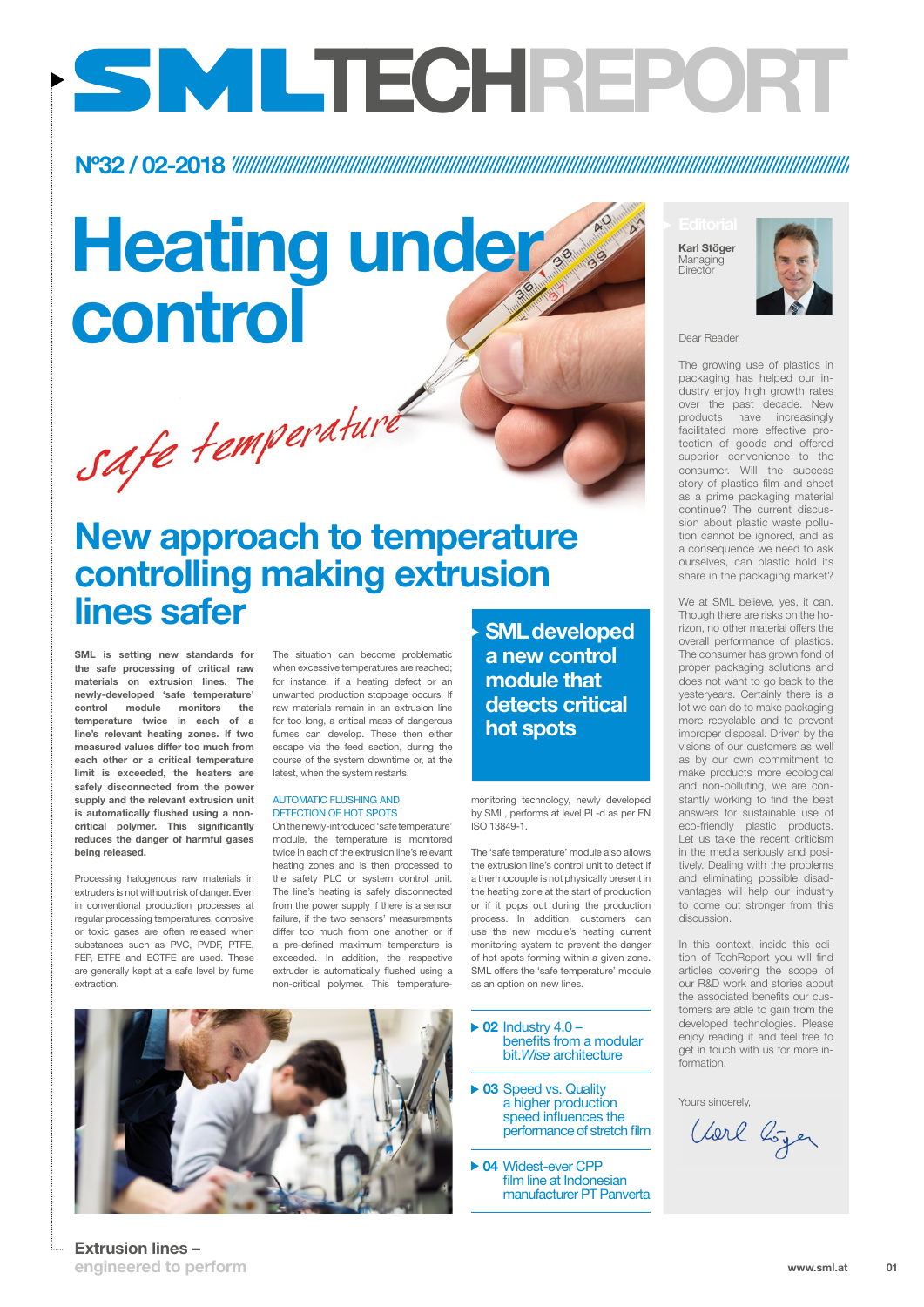TECHREPORT

The timeline was challenging, as were the technical requirements. In less than 15 months, SML set up one of the world's largest and most technically advanced multi-layer PP/EVOH barrier sheet lines at VISY Packaging Thailand. Among the most outstanding technical innovations on the new line is the first-time integration of four HSEs (high speed extruders), interacting with three special HO-LT (high-output low-temperature) extruders and SML's most powerful horizontal roll-stack.

"From the very beginning, the timeline was demanding and the technical specifications challenging. Yet, in less than 15 months, the line has become a reality and has already produced over 500 tonnes of useable roll-stock", said Victor Barr of VISY Food Plastics Asia, after the world's largest multi-layer PP/EVOH barrier sheet line started operation in mid-2018 at VISY's plant in Province Rayong, Thailand. In addition to introducing significant technical innovations, the set-up of the new line by SML's project team ran com-

02 www.sml.at engineered to perform Extrusion lines –

pletely smoothly and, most important, without any delays.

#### HIGH-SPEED EXTRUDER TECHNOLOGY BOOSTS PRODUCTION VOLUMES SIGNIFICANTLY

The newly installed line at VISY Packaging Thailand incorporates two different extruder concepts. It is the first multi-layer PP/EVOH barrier sheet line on which SML has integrated its newest high-speed extruder technology to increase production rates. There are four SML HSEs in active operation on the line to support the extrusion of polyolefin intermediate and outer layers.

There are also three HO-LT extruders in operation for the extrusion of EVOH barrier films. These take the heat-sensitive characteristics of EVOH into consideration and can fully cope with the high melt throughput of seven extruders. The extruders on VISY's barrier sheet line are operated with SML's most powerful horizontal roll stack with a total of nine cooling rolls.

## Most advanced PP/EVOH barrier sheet

# line handed over to VISY Thailand

# Industry 4.0

- 1. INTEGRATION AND DATA EXCHANGE (ERP, PP, MES)
- 2. QUALITY MANAGEMENT (T&T)
- 3. PROCESS INSIGHT AND **OPTIMISATION**

The overall basis for this is to obtain machine sensor data (e.g. temperatures, energy consumption, torques, etc.) that enable us to build virtual models of machines and their behaviour. The goal is to use these models for automated calibration of parameters, predictive maintenance, control and decision support.

# benefits from a modular bit *Wise* architecture

The central innovation of bit.*Wise* is that different systems in the enterprise can be connected with SML machines using newly established interfaces (e.g. procurement of spare parts, transfer of recipes, etc.). These systems rely on data provided by the machine, like Enterprise Resource Planning (ERP), Production Planning (PP) and Manufacturing Execution Systems (MES). An electronic transfer to the machine saves time and facilitates production scheduling, execution and the management of recipes.

A Tracking & Tracing (T&T) service has already been implemented: product quality can be traced from a simple quick response (QR) code scan to the specific machine parameters. This is only one aspect of several functions for quality assurance (QA).

Figure 1 shows the relation of bit.*Wise* in respect to operational levels of the "automation pyramid", which was proposed



in the international standard IEC 62264. Sensor data is gathered at field level, while the tried and trusted, PLC-based SML SMILE® control system handles the tasks at control level. Data and parameters are gathered, stored and visualised by bit.*Wise* (see figure 2). Supervisory control and data acquisition (SCADA) at execution level acts as a platform for a bidirectional data exchange with the higher levels, planning and enterprise.

SML extrusion lines enable our customers around the globe to produce a broad and nearly infinite range of products. Industry 4.0 or the Internet of Things (IoT) are recognised as synonyms for numerous approaches to optimisation and for increasing the quality of general value-added processes in manufacturing operations. SML's answer to coping with questions, demands and future challenges in this sector goes by the name of bit.*Wise*.



- 1. EXECUTION LEVEL,
- 2. PLANNING LEVEL, AND
- 3. ENTERPRISE LEVEL

Related problems targeted here include:

We implement all of this by deploying a modular SML bit.*Wise* software architecture which is successively extended to include new features and modules. Customer service becomes easier on both sides, while service quality increases.

Machine data helps to optimise machine design and monitor energy and raw materials consumed on a shift or order basis. We also expect considerable impacts on R&D – as "bit.*Wise* solves challenges – bit by bit".

Figure 2

# Innovation around the product through

digital business

competence

### » Doing things right « » Doing the right things «

# EFFICIENCY EFFECTIVITY  $E Y E S$

### » Decision Support «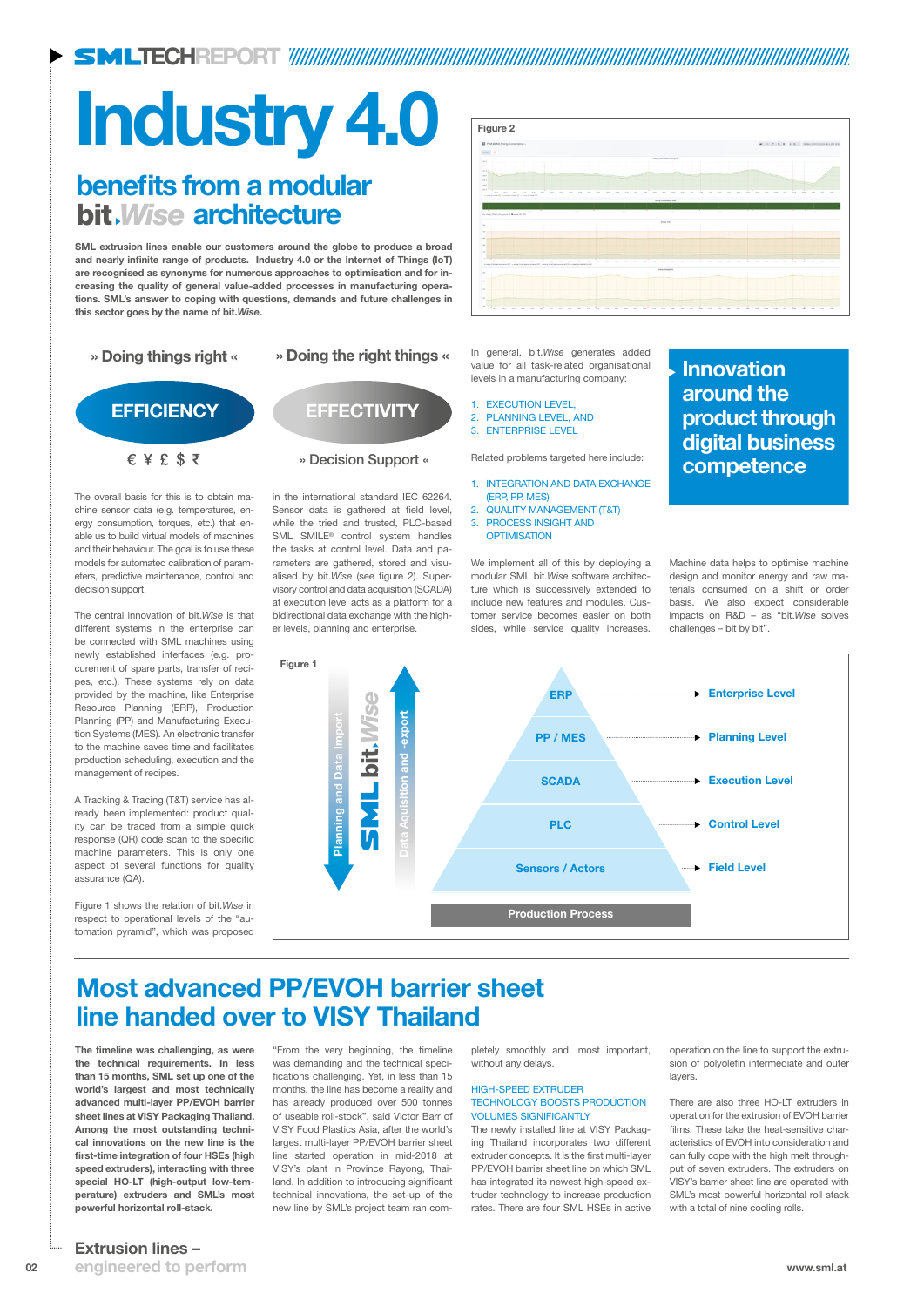

# TECHREPORT

# Speed vs. Quality?

It started like many success stories: the formation of SML's Mono-axial Direction Orientation units (MDO) for films and tapes was the answer to a challenge. Back in the 1960s, SML was a division of Lenzing AG, the world's largest producer of man-made fibres. In those days, synthetic fibres were packed in jute fabrics, which caused problems as jute contaminated the synthetic fibres. To find a solution, engineers in Lenzing, Austria, created a completely new packaging system. And as genuine pioneers in that field, they developed the machinery for the new packing materials themselves. This was the origin of MDO.

In the late 1960s, tape fab-

ric, which was additionally protected with film, replaced jute fabrics as highstrength packaging material for fibres and bales produced at Lenzing AG. This type of packaging material was an absolute innovation – as was the technology for its production. The new fabric consisted of approximately 30µm thick monoaxially oriented wrap and weft tapes, made out of high-density polyethylene (HDPE) or polypropylene (PP). The range of machinery which had to be developed to produce the new high-strength plas-

#### **NEW GENERATION** OF MDOs

tics included blown film extruders and mono-axial stretching units, cutting machines and tape winders for weft tapes as well as auxiliary loom equipment for split weaving including unwinds and knife cutting bars.

### CONSTANT INNOVATIONS BASED ON R&D AND 50 YEARS OF EXPERIENCE

The newly developed packaging materials became a tremendous success, and soon both films and the film producing machinery were not only used in-house

# **Evolution** A small history of SML's mono-<br>
axial direction orientation units axial direction orientation units

at Lenzing but also sold outside to the world market. By investing heavily in R&D from the start, MDO units were constantly improved. As an example, the inline thermo-lamination process of monoaxially oriented PE film with a sealable PE film was developed and patented in Lenzing.

Today, SML looks back on 50 years of experience in producing high-end mono-axial direction orientation units, which now are an integral part of SML cast film lines for breathable diaper hygiene films and membranes for battery production. Additionally, SML's MDO units are also used for the production of shrink labels, twist candy wrap, PET and PP adhesive tape films, PP tear tapes, PE cable insulation films and as a substitute for BOPP and BOPET films.

SMLs latest generation of MDO units with online adjustable stretching gaps allow the easy adaption to diverse raw materials and varying production speeds. In addition, for applications providing film strengths in excess of 350 N/mm², which is approximately the strength of steel, SML developed rigid stretching rollers that avoid bending under load. This new MDO unit has proven its performance for hygiene film production with a maximum production speed of 550 m/min at a line width of up to 4.2m.

SML has been an independent company since 1995. Today, its product range includes multifilament lines, sheet lines, extrusion coating lines and cast film lines. But the starting point for its global success was the creation of MDO technology – an idea so successful, that it was copied by several companies around the world.

SML looks back on 50 years of experience in producing high-end mono-axial direction orientation units



There is a clear industry trend towards stretch film lines with augmented production speed, that raises the following question: Which influence has an increased production speed on the technical performance of stretch film? To find reliable answers, SML set up a test series in partnership with a German university and a brand-name material supplier.

"To get more output from a stretch film line, a manufacturer usually has two options – to go wider or to run faster", says Thomas Rauscher, Product Manager Cast Film Extrusion at SML. In recent years, many manufacturers have decided on the latter option – and demanded stretch film lines with higher speed. To fundamentally investigate the relationship between higher production speed and stretch film performance, SML set up a test series in partnership with a German university and a brand-name material supplier.

#### TESTING FILM PERFORMANCE AT DIFFERENT PRODUCTION SPEEDS

The key target of that project was to analyse the cast stretch film performance at different production speeds. "We wanted to find out if a stretch film that is produced at 800 m/min has the same properties as a film produced at 400 m/min or even at 1,000 m/min. And if there were differ-

ences between the properties, we wanted to know how high they were", explains Thomas Rauscher.

#### INITIAL RESULTS: STRONGER FILMS WITH LESS ELASTICITY

During the trials, the following properties were examined: puncture force – the force required to pierce through the film with a

sharp pin; ultimate force – the force required to break the film; ultimate elongation – the resulting strain at break; and tear resistance – the time a small tear takes to propagate.

Generally, the test results demonstrate that some film properties increase while others decrease as production speed changes. The initial results from the trials show that stretch films become stronger at higher production speeds. This is accompanied by a higher puncture force and a higher ultimate force. At the same time, the films achieve less elasticity since the film tears at a lower elongation value and it takes less time for a small hole to propagate.

Comprehensive results from the test series are available on request.

# How a higher production speed is influencing the performance of stretch film





Puncture force – the force required to pierce through the film with a sharp pin